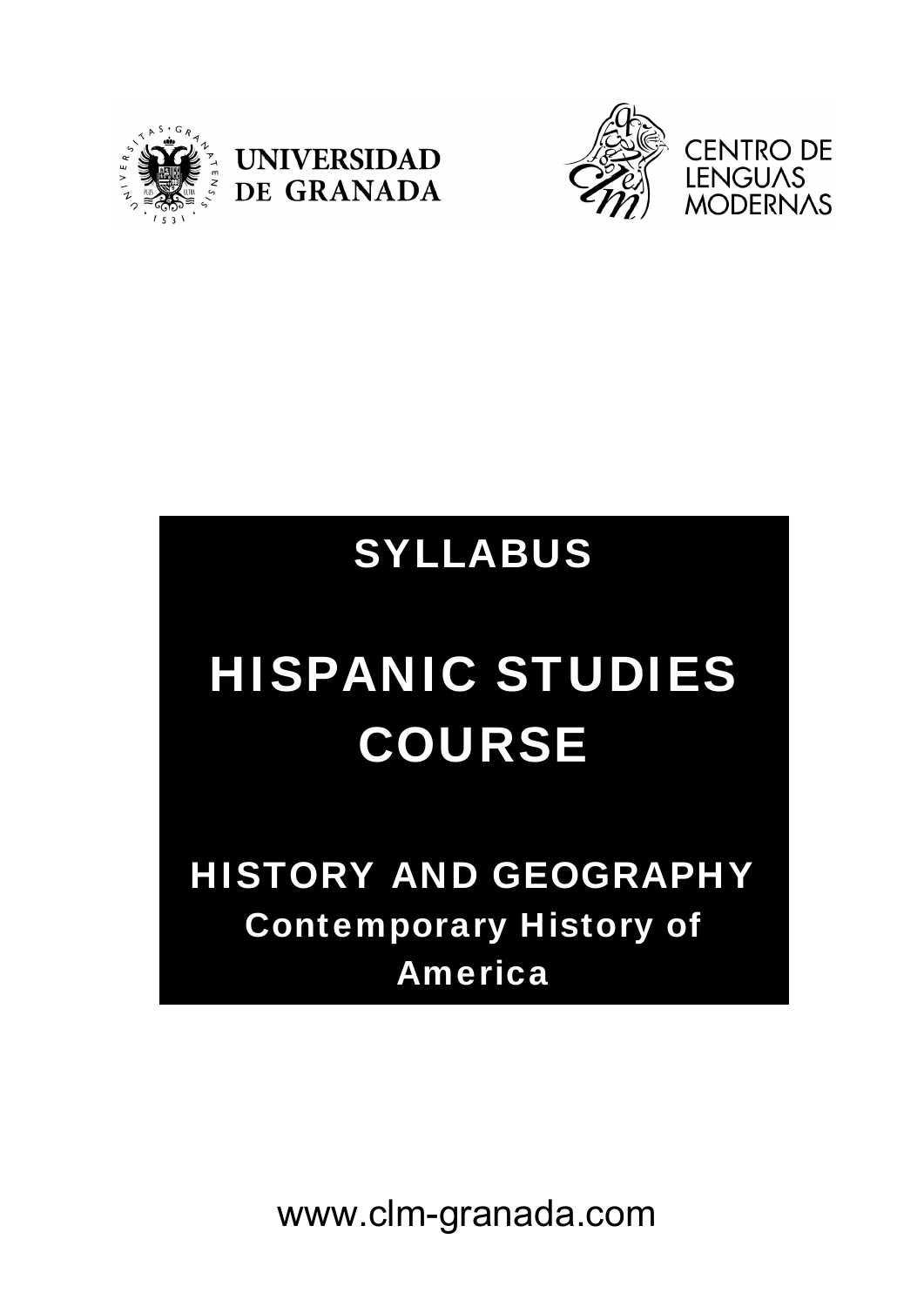# **CONTEMPORARY HISTORY OF AMERICA**

#### **General description**

 This course covers the historical development of the Latin-American countries from their independence up until the present-day. Through well-characterised periods the most relevant aspects of their nationality are studied: the formation of the state, the political evolution, social classes, economic areas, without forgetting questions such as the demographic boom, the foreign debt, or the indigenous problem. The objective is a better understanding of the causes and determining factors of contemporary Latin-America.

#### **Content**

- **1. INDEPENDENCE** 
	- Internal and external causes
	- Phases of the independentist movement
	- The thought of Simón Bolívar

## **2. TYRANNY AND MILITARISM**

- Origins and meaning
- The individualist regimes
- Towards the formation of the State
- **3. LIBERALISM AND ECONOMIC EXPANSION** 
	- The liberal constitutions
	- Political stability and economic growth
	- Immigration and colonisation of unoccupied areas
- **4. IMPERIALISM AND INTERVENTIONISM OF THE USA** 
	- Determining factors of expansion
	- Political, military and economic interventionism
	- The Caribbean and Central-America in the orbit of the USA
- **5. THE MEXICAN REVOLUTION** 
	- Ideological analysis
	- The constitution of 1917
	- The institutionalised revolution
- **6. THE CRISIS OF 1929 IN LATIN AMERICA** 
	- Origins and development
	- Economic and social consequences
	- Political consequences
- **7. LATIN AMERICA FROM 1945 ONWARDS. THE POLITICAL QUESTION** 
	- The political powers and the political parties
	- The populisms and the military dictatorships
	- The revolutionary systems
- **8. THE STRUCTURE OF CONTEMPORARY SOCIETY** 
	- Demographic growth
	- Elite, middle classes and popular sectors
	- The indigenous population
- **9. THE CONTEMPORARY ECONOMIC STRUCTURE** 
	- Large estates and the agrarian reform
	- Industrialisation and foreign investment
	- The foreign debt

## **Activities**

 The students must follow the teacher's explanations in class, and participate in debates. They must also prepare group talks on one determined subject. Optionally they may do an end-of-term short piece of written work on at topic from the syllabus.